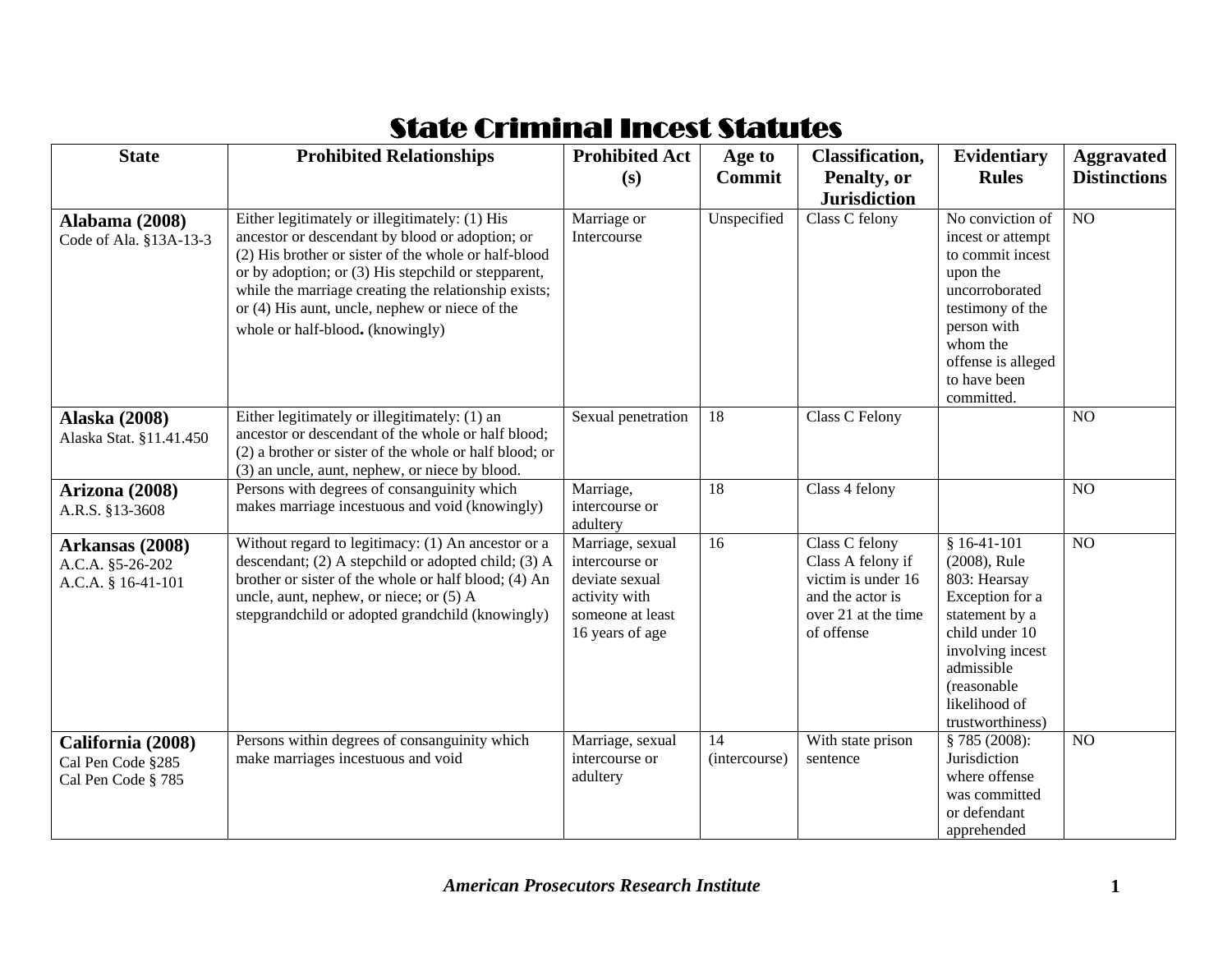| Colorado (2008)<br>C.R.S.§18-6-301<br>C.R.S. §18-6-302<br>C.R.S. §18-6-303       | Ancestor or descendant, including a natural child,<br>child by adoption, or stepchild twenty-one years of<br>age or older, a brother or sister of the whole or half<br>blood, or an uncle, aunt, nephew, or niece of the<br>whole blood ("descendant" includes a child by<br>adoption and a stepchild, but only if the person is<br>not legally married to the child by adoption or the<br>stepchild)                                                                                                                                                                                             | Marriage, sexual<br>penetration, sexual<br>intrusion, sexual<br>contact | Unspecified | Class 4 felony;<br>Report case to<br>department of<br>education if victim<br>under 18 yrs &<br>defendant school<br>employee;<br>Sentence may be<br>suspended if<br>committed before<br>11-1-98 and not<br>habitual sex<br>offender | YES; Class 3<br>felony if<br>victim under<br>10 OR if<br>victim under<br>21 and child of<br>defendant |
|----------------------------------------------------------------------------------|---------------------------------------------------------------------------------------------------------------------------------------------------------------------------------------------------------------------------------------------------------------------------------------------------------------------------------------------------------------------------------------------------------------------------------------------------------------------------------------------------------------------------------------------------------------------------------------------------|-------------------------------------------------------------------------|-------------|------------------------------------------------------------------------------------------------------------------------------------------------------------------------------------------------------------------------------------|-------------------------------------------------------------------------------------------------------|
| <b>Connecticut</b> (2008)<br>Conn Gen Stat §53a-191<br>Conn Gen Stat §46b-21     | Any person related within degrees specified in<br>46b-21; No man may marry his mother,<br>grandmother, daughter, granddaughter, sister, aunt,<br>niece, stepmother or stepdaughter, and no woman<br>may marry her father, grandfather, son, grandson,<br>brother, uncle, nephew, stepfather or stepson                                                                                                                                                                                                                                                                                            | Marriage                                                                | Unspecified | Class D felony                                                                                                                                                                                                                     | NO                                                                                                    |
| Delaware (2008)<br>11 Del C§766                                                  | Without regard to legitimacy or adoption, male &<br>his child, parent, brother, sister, grandchild, niece<br>or nephew, father's sister or brother, mother's sister<br>or brother, father's wife, wife's child, child of his<br>wife's son or daughter; female & her parent, child,<br>brother, sister, grandchild, niece or nephew,<br>father's sister or brother, mother's sister or brother,<br>mother's husband, husband's child, child of her<br>husband's son or daughter.                                                                                                                  | Sexual intercourse                                                      | Unspecified | Class A<br>misdemeanor;<br>Original<br>jurisdiction to<br><b>Family Court</b>                                                                                                                                                      | N <sub>O</sub>                                                                                        |
| <b>District of Columbia</b><br>(2008)<br>D.C. Code §22-1901<br>D.C. Code §46-401 | Any person related to another person (not<br>including the $4th$ degree of consanguinity);<br>marriage void if between man with his<br>grandmother, grandfather's wife, wife's<br>grandmother, father's sister, mother's sister,<br>mother, stepmother, wife's mother, daughter,<br>wife's daughter, son's wife, sister, son's daughter,<br>daughter's daughter, son's son's wife, daughter's<br>son's wife, wife's son's daughter, wife's daughter's<br>daughter, brother's daughter, sister's daughter;<br>between woman with her grandfather,<br>grandmother's husband, husband's grandfather, | Marriage,<br>cohabitation,<br>sexual intercourse                        | Unspecified | Imprisonment for<br>not more than 12<br>years                                                                                                                                                                                      | N <sub>O</sub>                                                                                        |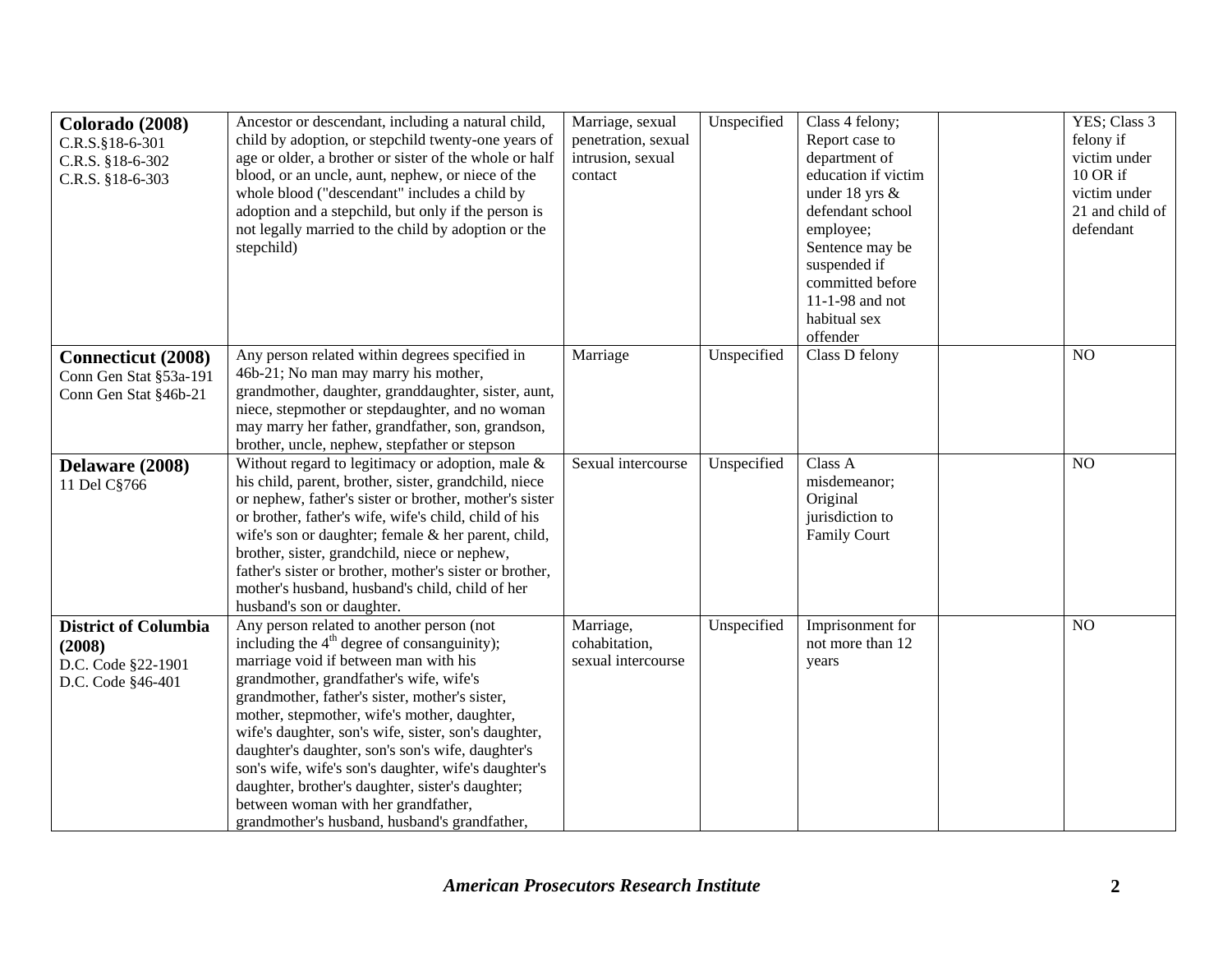|                                                                   | father's brother, mother's brother, father,<br>stepfather, husband's father, son, husband's son,<br>daughter's husband, brother, son's son, daughter's<br>son, son's daughter's husband, daughter's<br>daughter's husband, husband's son's son, husband's<br>daughter's son, brother's son, sister's son                                                                                                                                                        |                                                                                                                                                                                   |             |                                                                             |                                                                     |                                                                                                     |
|-------------------------------------------------------------------|-----------------------------------------------------------------------------------------------------------------------------------------------------------------------------------------------------------------------------------------------------------------------------------------------------------------------------------------------------------------------------------------------------------------------------------------------------------------|-----------------------------------------------------------------------------------------------------------------------------------------------------------------------------------|-------------|-----------------------------------------------------------------------------|---------------------------------------------------------------------|-----------------------------------------------------------------------------------------------------|
| <b>Florida (2008)</b><br>Fla Stat §826.04                         | Any person related by lineal consanguinity, or a<br>brother, sister, uncle, aunt, nephew, or niece                                                                                                                                                                                                                                                                                                                                                              | Marriage, sexual<br>intercourse (define<br>as the penetration<br>of the female sex<br>organ by the male<br>sex organ,<br>however slight;<br>emission of semen<br>is not required) | Unspecified | $3rd$ degree felony                                                         |                                                                     | N <sub>O</sub>                                                                                      |
| Georgia (2008)<br>O.C.G.A.§16-6-22                                | Person known to be (by blood or marriage): (1)<br>Father and daughter or stepdaughter; (2) Mother<br>and son or stepson; (3) Brother and sister of the<br>whole blood or of the half blood; (4) Grandparent<br>and grandchild; (5) Aunt and nephew; or (6) Uncle<br>and niece.                                                                                                                                                                                  | Sexual intercourse                                                                                                                                                                | Unspecified | Imprisonment for<br>not less than 10 nor<br>more than 30 years              |                                                                     | YES; if victim<br>under 14,<br>imprisonment<br>for not less<br>than 25 nor<br>more than 50<br>years |
| <b>Hawaii</b> (2008)<br>H.R.S. §707-741                           | Persons within degrees of consanguinity or affinity<br>within which marriage is prohibited                                                                                                                                                                                                                                                                                                                                                                      | Sexual penetration                                                                                                                                                                | Unspecified | Class C felony                                                              |                                                                     | NO                                                                                                  |
| <b>Idaho</b> (2008)<br>Idaho Code§18-6602                         | Persons within degrees of consanguinity which<br>make marriages incestuous and void                                                                                                                                                                                                                                                                                                                                                                             | Marriage, sexual<br>intercourse,<br>adultery                                                                                                                                      | Unspecified | Imprisonment not<br>to exceed life                                          |                                                                     | NO                                                                                                  |
| Illinois (2008)<br>§720 ILCS 5/11-11                              | Person related to other person as a i) Brother or<br>sister, either of the whole blood or the half blood;<br>or (ii) Father or mother, when the child, regardless<br>of legitimacy and regardless of whether the child<br>was of the whole blood or half-blood or was<br>adopted, was 18 years of age or over when the act<br>was committed; or (iii) Stepfather or stepmother,<br>when the stepchild was 18 years of age or over<br>when the act was committed | Sexual penetration                                                                                                                                                                | Unspecified | Class 3 felony                                                              |                                                                     | NO                                                                                                  |
| Indiana (2008)<br>Ind Cod Ann §35-46-1-3<br>Ind Cod Ann §35-37-4- | Person known to be biological parent, child,<br>grandparent, grandchild, sibling, aunt, uncle,<br>niece, or nephew                                                                                                                                                                                                                                                                                                                                              | Sexual intercourse,<br>deviate sexual<br>conduct, marriage<br>(unless valid                                                                                                       | 18          | Class C felony<br>Class B felony if<br>victim is under 16<br>at the time of | Evidence of<br>defendant's past<br>incestuous acts<br>admissible if | NO                                                                                                  |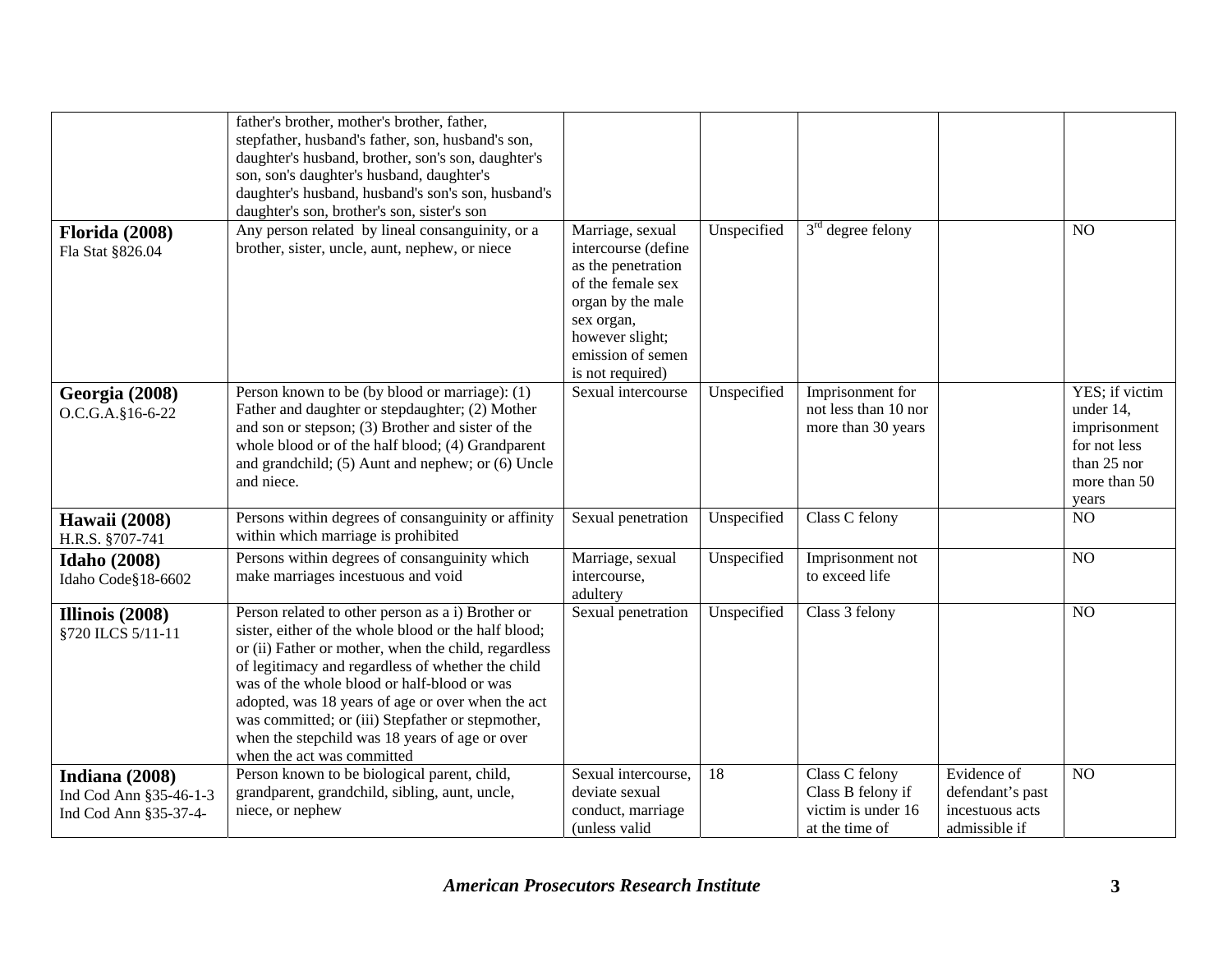| $\overline{15}$                                                               |                                                                                                                                                                                                                         | where entered)                                                                    |             | offense                                                                                                                                     | relevant to crime |                                                                                                                                                                                                                                                                              |
|-------------------------------------------------------------------------------|-------------------------------------------------------------------------------------------------------------------------------------------------------------------------------------------------------------------------|-----------------------------------------------------------------------------------|-------------|---------------------------------------------------------------------------------------------------------------------------------------------|-------------------|------------------------------------------------------------------------------------------------------------------------------------------------------------------------------------------------------------------------------------------------------------------------------|
| <b>Iowa (2008)</b><br>Iowa Code §726.2<br>Iowa Code §802.2A                   | Legitimately or illegitimately: Person knows to be<br>ancestor, descendant, brother or sister of whole of<br>half blood, aunt, uncle, niece or nephew.                                                                  | Sexual act                                                                        | Not a child | Class D felony;<br>Indictment within<br>10 years of crime,<br>unless victim under<br>18, then within 10<br>years after victim<br>reaches 18 |                   |                                                                                                                                                                                                                                                                              |
| <b>Kansas</b> (2006)<br>K.S.A. §21-3602<br>K.S.A. §21-3603                    | Person known to be biologically related as parent,<br>child, grandparent of any degree, grandchild of any<br>degree, grandchild of any degree, brother, sister,<br>half-brother, half-sister, uncle aunt, nephew, niece | Marriage, sexual<br>intercourse,<br>sodomy                                        | Unspecified | Severity level 10<br>person felony when<br>victim is 18 and<br>over                                                                         |                   | <b>YES: Severity</b><br>level 5 if<br>marriage to<br>person under<br>18, Severity<br>level 7 if<br>intercourse,<br>sodomy, lewd<br>fondling of<br>person 16-18<br>years 21-3603                                                                                              |
| Kentucky (2008)<br>K.R.S. §530.020                                            | Known ancestor, descendant, brother, or sister<br>without regard to legitimacy, adoption, whole or<br>half blood, or stepparent and stepchild                                                                           | Sexual intercourse<br>or deviate sexual<br>intercourse                            | Unspecified | Class C felony (if<br>by consenting<br>adults)                                                                                              |                   | YES; Class B<br>felony if $(1)$<br>forcible<br>compulsion<br>OR $(2)$ victim<br>less than 18 or<br>physically<br>helpless or<br>mentally<br>incapacitated;<br>Class A felony<br>if $(1)$ victim<br>less than 12<br>OR $(2)$ victim<br>suffers serious<br>physical<br>injury. |
| Louisiana (2008)<br>La R.S. §14:78<br>La R.S. §14:78.1<br>LA. Code Civ. Proc. | Ascendant or descendant, brother or sister, uncle<br>or niece, aunt or nephew (with knowledge), related<br>by consanguinity either whole or half blood                                                                  | Marriage (unless<br>married legally in<br>another state) or<br>sexual intercourse | Unspecified | Imprisonment up to<br>15years when<br>between ascendant<br>and descendant or                                                                |                   | YES; victim<br>under 18<br>involving any<br>other                                                                                                                                                                                                                            |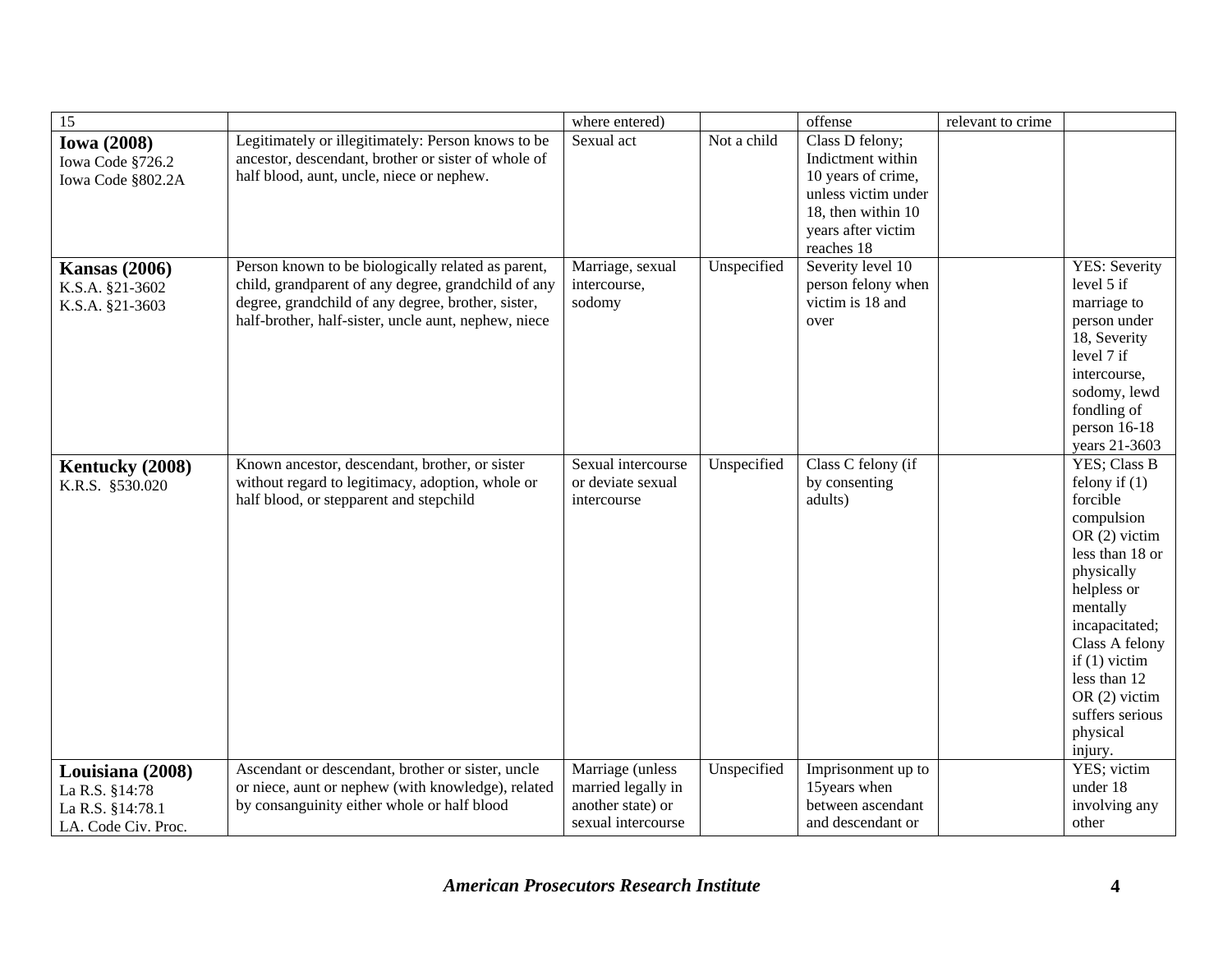| Ann. art. 571.1                                                          |                                                                                                                                                                                                                                                                                                                                                                           |                                                                                                |             | brother and sister<br>Imprisonment up to<br>5years, or up to<br>\$1000 fine (or<br>both) if between<br>uncle and niece or<br>aunt and nephew;<br>30 year time<br>limitation from the<br>time the victim is<br>18 yrs |                                                                          | involvement of<br>a child in<br>sexual activity<br>and related to<br>offender<br>(biological,<br>step, or<br>adoptive<br>relatives:<br>child,<br>grandchild of<br>any degree,<br>brother, sister,<br>half-brother,<br>half-sister,<br>uncle, aunt,<br>nephew, or<br>niece); fine not<br>to exceed<br>\$50,000 and/or<br>imprisonment<br>not less than 5,<br>no more than<br>20 years |
|--------------------------------------------------------------------------|---------------------------------------------------------------------------------------------------------------------------------------------------------------------------------------------------------------------------------------------------------------------------------------------------------------------------------------------------------------------------|------------------------------------------------------------------------------------------------|-------------|----------------------------------------------------------------------------------------------------------------------------------------------------------------------------------------------------------------------|--------------------------------------------------------------------------|--------------------------------------------------------------------------------------------------------------------------------------------------------------------------------------------------------------------------------------------------------------------------------------------------------------------------------------------------------------------------------------|
| <b>Maine (2008)</b><br>17-A M.R.S.§556                                   | Persons known to be within the $2nd$ degree of<br>consanguinity (woman and her father, grandfather,<br>son, grandson, brother, brother's son, sister's son,<br>father's brother or mother's brother; man and his<br>mother, grandmother, daughter, granddaughter,<br>sister, brother's daughter, sister's daughter, father's<br>sister or mother's sister)                | Sexual intercourse<br>(any penetration of<br>the female sex<br>organ by the male<br>sex organ) | 18          | Class D crime                                                                                                                                                                                                        | Valid defense is<br>the offender was<br>legally married<br>to the victim | YES; Class C<br>crime if<br>offender has 2<br>or more prior<br>convictions of<br>this section or<br>substantially<br>similar<br>conduct                                                                                                                                                                                                                                              |
| Maryland (2008)<br>Md CRIMINAL LAW<br>Code Ann §3-323<br>Code Ann §2-202 | Persons who may not marry, within 3 degrees of<br>lineal consanguinity or 1 degree of collateral<br>consanguinity (man and his grandmother; mother;<br>daughter; sister; granddaughter; grandfather's wife;<br>wife's grandmother; father's sister; mother's sister;<br>stepmother; wife's mother; wife's daughter; son's<br>wife; grandson's wife; wife's granddaughter; | Vaginal<br>intercourse                                                                         | Unspecified | Felony; 1 to 10<br>years in prison                                                                                                                                                                                   |                                                                          | NO                                                                                                                                                                                                                                                                                                                                                                                   |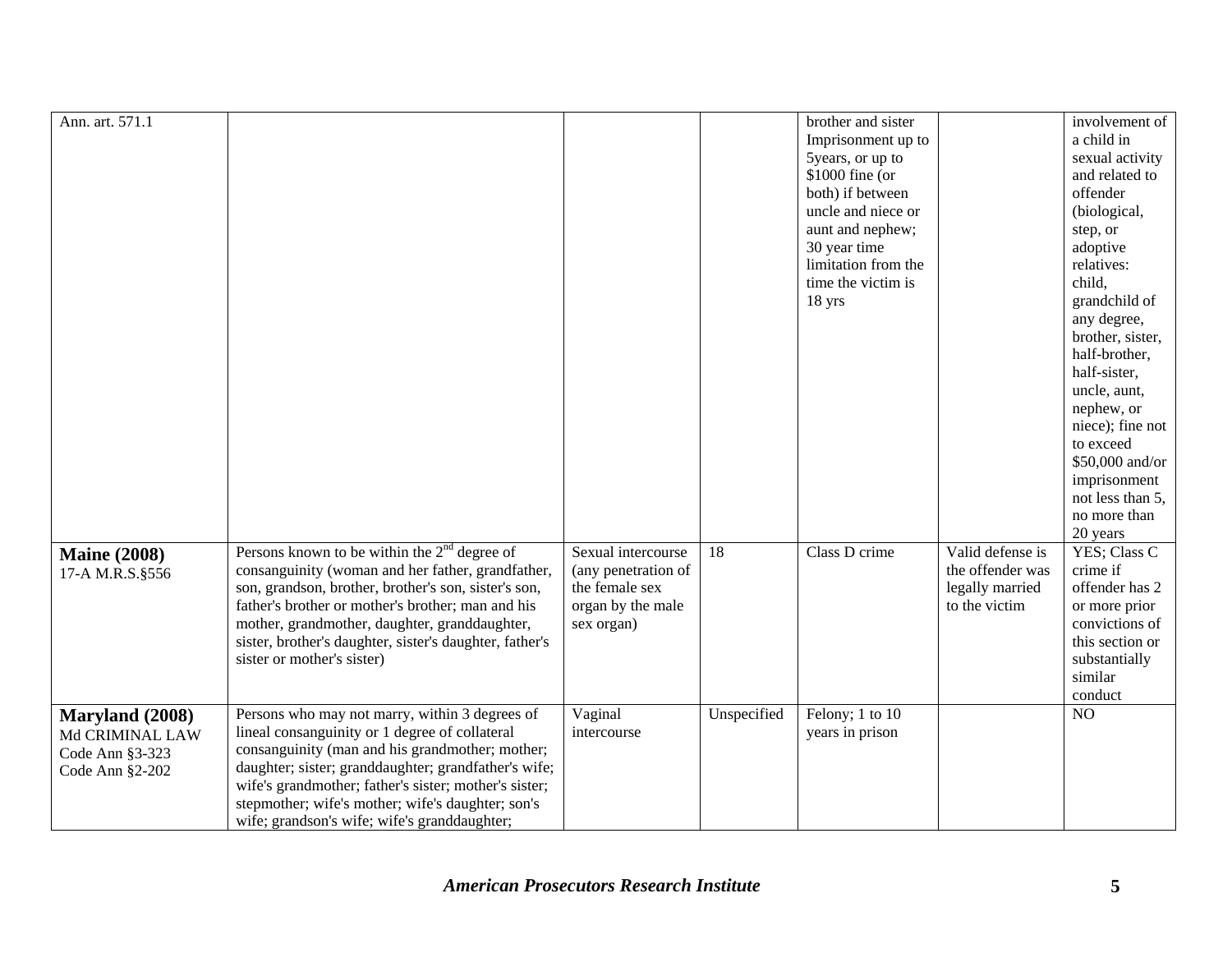|                                                                                                       | brother's daughter; sister's daughter. woman and<br>her grandfather; father; son; brother; grandson;<br>grandmother's husband; husband's grandfather;<br>father's brother; mother's brother; stepfather;<br>husband's father; husband's son; daughter's<br>husband; husband's grandson; brother's son; sister's<br>son; granddaughter's husband.) |                                                                                                                                                                                                                                                                                                                                                                                                           |             |                                                                                                                                                                             |                                                                                                                                                                                |                                                                                                                             |
|-------------------------------------------------------------------------------------------------------|---------------------------------------------------------------------------------------------------------------------------------------------------------------------------------------------------------------------------------------------------------------------------------------------------------------------------------------------------|-----------------------------------------------------------------------------------------------------------------------------------------------------------------------------------------------------------------------------------------------------------------------------------------------------------------------------------------------------------------------------------------------------------|-------------|-----------------------------------------------------------------------------------------------------------------------------------------------------------------------------|--------------------------------------------------------------------------------------------------------------------------------------------------------------------------------|-----------------------------------------------------------------------------------------------------------------------------|
| <b>Massachusetts</b><br>(2008)<br>ALM GL ch 272 §17                                                   | Persons within degrees of consanguinity which<br>make marriages incestuous and void                                                                                                                                                                                                                                                               | Marriage, sexual<br>intercourse, sexual<br>activities<br>(including but not<br>limited to, oral or<br>anal intercourse,<br>fellatio,<br>cunnilingus, or<br>other penetration<br>of a part of a<br>person's body, or<br>insertion of an<br>object into the<br>genital or anal<br>opening of another<br>person's body, or<br>the manual<br>manipulation of<br>the genitalia of<br>another person's<br>body) | Unspecified | Imprisonment of 2<br>$1/2$ years to 20<br>years                                                                                                                             |                                                                                                                                                                                | N <sub>O</sub>                                                                                                              |
| Michigan (2008)<br>MCLS §750.520b<br>$-$ §750.520c<br>$-$ §750.520d<br>$-$ §750.520e<br>$-$ §750.520g | Criminal sexual conduct in the $1st$ and $2nd$ degrees<br>include when the actor is a "member of the same"<br>household" as the victim and when the actor is<br>"related to the victim by blood or affinity to the 4 <sup>th</sup><br>degree                                                                                                      | Sexual contact                                                                                                                                                                                                                                                                                                                                                                                            | Unspecified | $1st$ degree felony:<br>life or any term of<br>years<br>$2nd$ degree felony:<br>Not more than 15<br>years<br>$3rd$ degree felony:<br>imprisonment not<br>more than 15 years | $4th$ degree<br>misdemeanor<br>(other person<br>used authority<br>and coerced<br>defendant:<br>imprisonment<br>not more than 2<br>years and/or fine<br>not more than<br>\$500) | YES; lifetime<br>electronic<br>monitoring if<br>offender is 17<br>years of age or<br>older and<br>victim is less<br>than 13 |
| Minnesota (2007)                                                                                      | Person "nearer of kin to the actor than first                                                                                                                                                                                                                                                                                                     | Sexual intercourse                                                                                                                                                                                                                                                                                                                                                                                        | Unspecified | Imprisonment of                                                                                                                                                             |                                                                                                                                                                                | NO                                                                                                                          |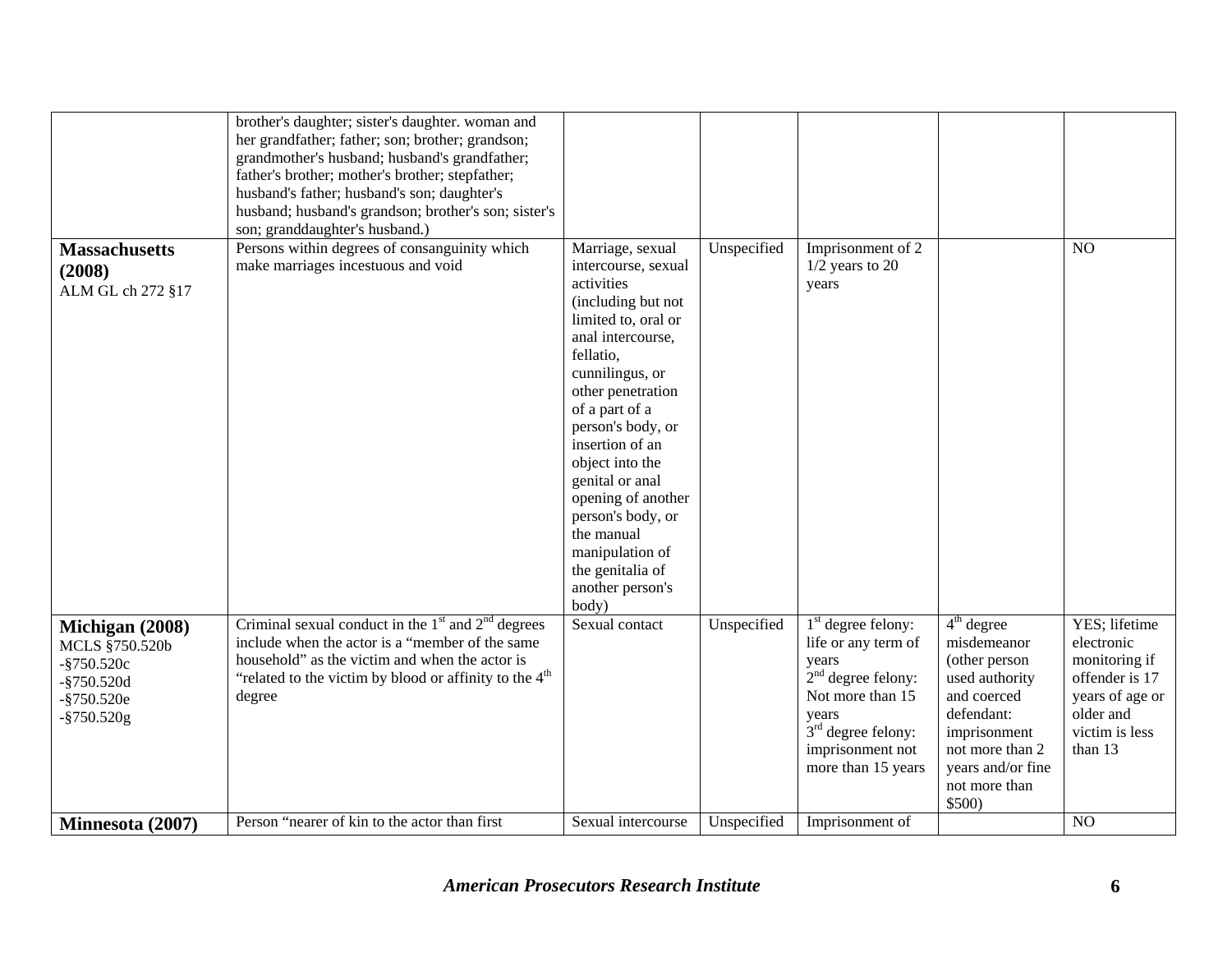| Minn. Stat §609.365                                                                       | cousinwhether of the half or the whole blood,<br>with knowledge of the relationship"                                                                                                                                                                                                                                                 |                                                                     |             | not more than 10<br>years                                                            |                                                                                                                                  |                                                                                                                                                                                                                                                                                                              |
|-------------------------------------------------------------------------------------------|--------------------------------------------------------------------------------------------------------------------------------------------------------------------------------------------------------------------------------------------------------------------------------------------------------------------------------------|---------------------------------------------------------------------|-------------|--------------------------------------------------------------------------------------|----------------------------------------------------------------------------------------------------------------------------------|--------------------------------------------------------------------------------------------------------------------------------------------------------------------------------------------------------------------------------------------------------------------------------------------------------------|
| <b>Mississippi</b><br>Miss. Code §97-29-27<br>Miss. Code §97-29-5<br>Miss. Code §97-29-29 | Person within degrees of consanguinity which<br>make marriages incestuous and void due to blood                                                                                                                                                                                                                                      | Marriage or<br>cohabitation,<br>adultery or sexual<br>intercourse   | Unspecified | Imprisonment of<br>not more than 10<br>years and/or \$500<br>fine                    |                                                                                                                                  | N <sub>O</sub>                                                                                                                                                                                                                                                                                               |
| Missouri (2008)<br>§568.020 R.S.Mo.                                                       | Persons known to be ancestor or descendant by<br>blood or adoption; stepchild while the marriage<br>creating the relationship exists; brother or sister of<br>whole or half blood; or uncle, aunt, nephew, or<br>niece if the whole blood.                                                                                           | Marriage, sexual<br>intercourse,<br>deviate sexual<br>intercourse   | Unspecified | Class D felony                                                                       |                                                                                                                                  | NO                                                                                                                                                                                                                                                                                                           |
| Montana (2007)<br>Mont. Code §45-5-507                                                    | Person known to an ancestor, a descendant, a<br>brother or sister of the whole or half-blood, or a<br>stepson or step-daughter, without regard to<br>legitimacy, adoption, or step-relationship                                                                                                                                      | Marriage,<br>cohabitation,<br>sexual intercourse,<br>sexual contact | Unspecified | Life imprisonment,<br>or not to exceed<br>100 yrs, or fine not<br>exceeding \$50,000 | Defense:<br>Consent to incest<br>with stepson or<br>stepdaughter, but<br>ineffective if the<br>victim is less<br>than 18 yrs old | YES; Life<br>imprisonment<br>or 4 to 100<br>years if victim<br>is under 16<br>and offender is<br>$3+$ years older<br>and inflicts<br>bodily injury;<br>imprisonment<br>for 100 years<br>if victim was<br>12 or younger<br>and the<br>offender was<br>18 or older and<br>may be fined<br>not over<br>\$50,000 |
| Nebraska (2008)<br>R.R.S. Neb. §28-702<br>R.R.S. Neb. §28-703                             | Between parents and children, grandparents and<br>grandchildren of every degree, between brothers<br>and sisters of the half as well as the whole blood,<br>and between uncles and nieces, aunts and<br>nephews. Extend to children and relations born out<br>of wedlock or any person who sexually penetrates<br>a minor stepchild. | Marriage, sexual<br>penetration                                     | Unspecified | Class 3 felony                                                                       |                                                                                                                                  | N <sub>O</sub>                                                                                                                                                                                                                                                                                               |
| <b>Nevada (2008)</b><br>NRS §201.280                                                      | Persons within degrees of consanguinity which<br>make marriages incestuous and void                                                                                                                                                                                                                                                  | Marriage,<br>fornication,<br>adultery                               | Unspecified | Class A felony;<br>imprisonment not<br>less than 2 yrs and                           |                                                                                                                                  | N <sub>O</sub>                                                                                                                                                                                                                                                                                               |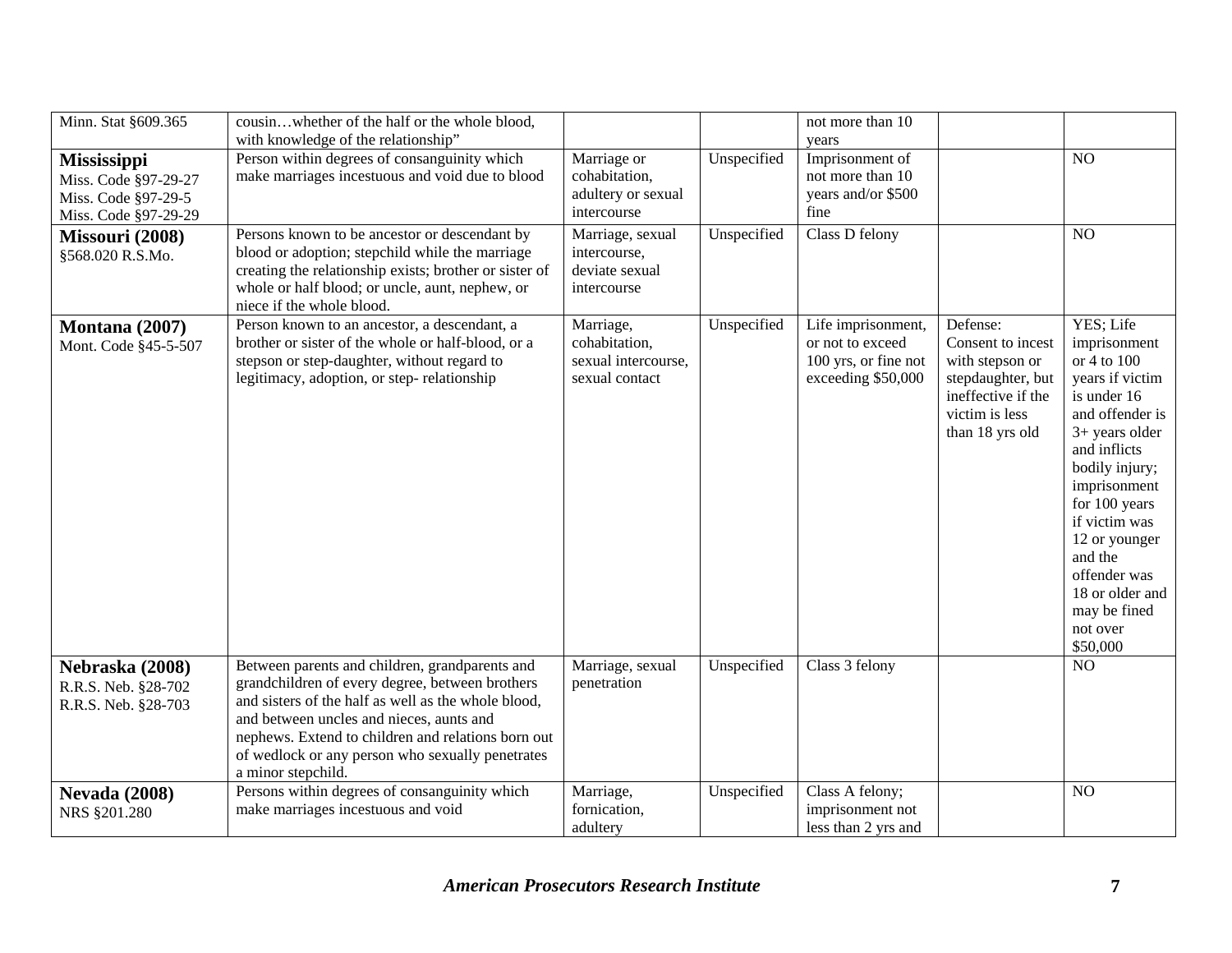| <b>New Hampshire</b><br>(2008)<br>RSA §639:2                                                   | Person know to be an ancestor, descendant,<br>brother or sister (whole or half blood), and uncle,<br>aunt, nephew, or niece without regard to<br>legitimacy, stepchildren, and relationships of<br>parent and child by adoption | Marriage,<br>cohabitation<br>(under the<br>representation of<br>marriage), sexual     | 18          | maximum life with<br>the possibility of<br>parole & possible a<br>fine not more than<br>\$10,000<br>Class B felony<br>victim under 18,<br>maximum sentence<br>of 20years and<br>minimum is $\frac{1}{2}$ of | Defense: if<br>person under 18,<br>not liable if the<br>other party is at<br>least 3 yrs older | N <sub>O</sub>                                                                                                                                                                                                    |
|------------------------------------------------------------------------------------------------|---------------------------------------------------------------------------------------------------------------------------------------------------------------------------------------------------------------------------------|---------------------------------------------------------------------------------------|-------------|-------------------------------------------------------------------------------------------------------------------------------------------------------------------------------------------------------------|------------------------------------------------------------------------------------------------|-------------------------------------------------------------------------------------------------------------------------------------------------------------------------------------------------------------------|
| New Jersey (2008)<br>N.J. Stat. §2C:14-2                                                       | When the actor is "related to the victim by blood<br>or affinity to the $3rd$ degree"                                                                                                                                           | intercourse<br>Sexual penetration                                                     | Unspecified | maximum<br>$2nd$ degree crime                                                                                                                                                                               | at time of the act                                                                             | YES; 1 <sup>st</sup><br>degree<br>aggravated<br>sexual assault<br>if victim is at<br>least 16 but<br>less than 18<br>years old                                                                                    |
| <b>New Mexico (2008)</b><br>N.M. Stat. §30-10-3                                                | Persons known to be parents and children<br>(including grandparents and grandchildren of<br>every degree), brothers and sisters of half and<br>whole blood, uncles and nieces, aunts and<br>nephews                             | Marriage or sexual<br>intercourse                                                     | Unspecified | $3rd$ degree felony                                                                                                                                                                                         |                                                                                                | N <sub>o</sub>                                                                                                                                                                                                    |
| <b>New York (2008)</b><br>NY CLS Penal §255.25<br>NY CLS Penal §255.26<br>NY CLS Penal §255.27 | Persons known to be related to him or her, whether<br>through marriage or not, as an ancestor,<br>descendant, brother or sister of either the whole or<br>the half blood, uncle, aunt, nephew or niece                          | Marriage, sexual<br>intercourse, oral<br>sexual conduct, or<br>anal sexual<br>conduct | Unspecified | Class E Felony, $3rd$<br>Degree                                                                                                                                                                             |                                                                                                | YES; Class D<br>Felony $2nd$<br>degree if<br>commit rape or<br>criminal<br>sexual act in<br>the $2nd$ degree;<br>Class B Felony<br>$1st$ degree if<br>commit rape or<br>criminal<br>sexual act in<br>$1st$ degree |
| <b>North Carolina</b><br>(2008)                                                                | Person that is grandparent or grandchild; parent or<br>child or stepchild or adopted child; brother or<br>sister of whole or half-blood; uncle aunt, nephew                                                                     | Carnal intercourse                                                                    | Unspecified | Class F felony                                                                                                                                                                                              | Defense: no<br>liability for<br>persons under 16                                               | YES; Class B1<br>felony if<br>victim under                                                                                                                                                                        |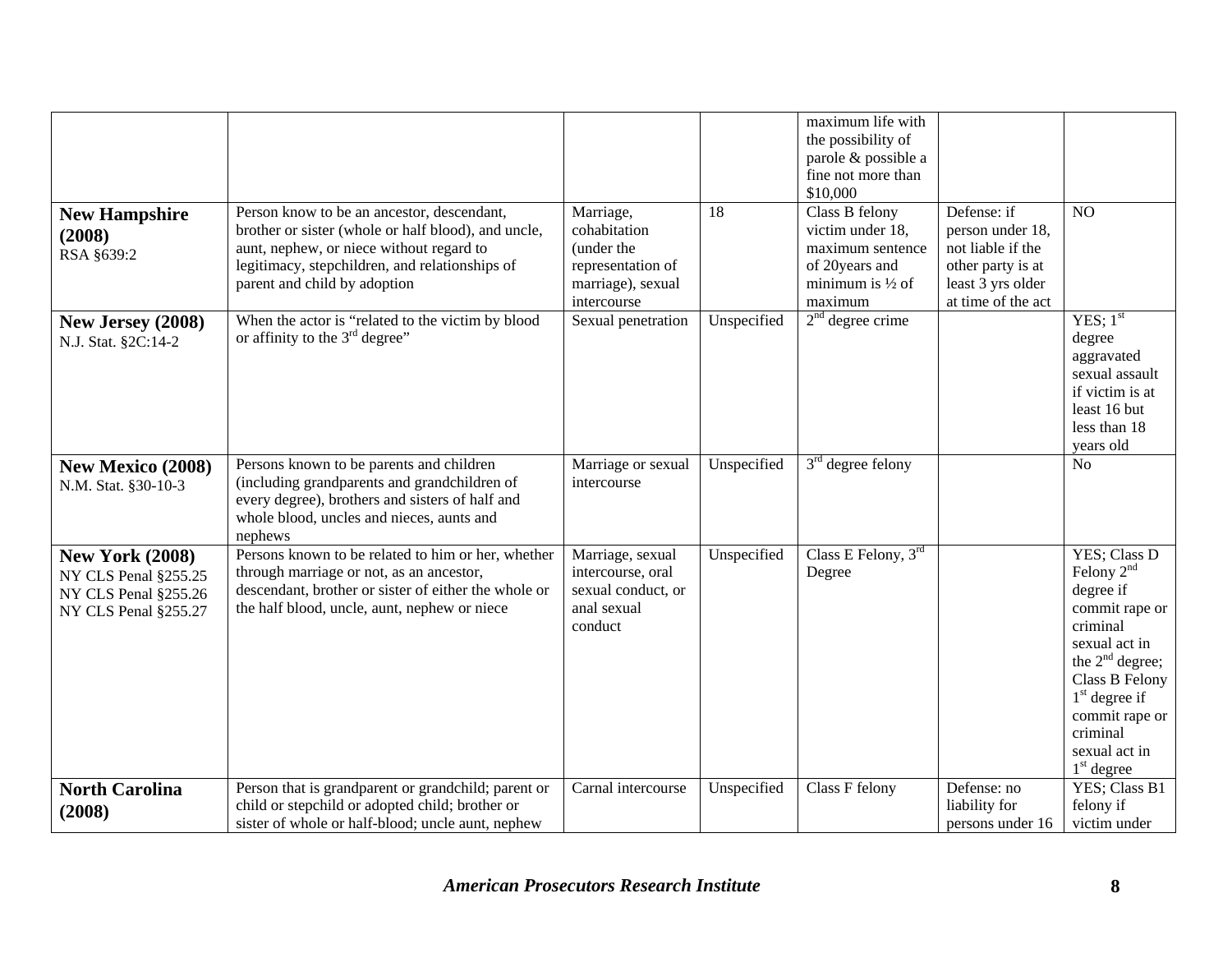| N.C. Gen. Stat. §14-178                                                                    | or niece                                                                                                                                                                                                                                                                                                                                                                                                                                                                                       |                                                                   |             |                                                                                                                                                | if the other<br>person is at least<br>4 yrs older when<br>the incest<br>occurred | 13 and actor is<br>at least 12 and<br>4 yrs older OR<br>victim is 13-15<br>and actor is 6<br>yrs older;<br>Class C felony<br>if victim is 13-<br>15 and actor is<br>4-6 yrs older |
|--------------------------------------------------------------------------------------------|------------------------------------------------------------------------------------------------------------------------------------------------------------------------------------------------------------------------------------------------------------------------------------------------------------------------------------------------------------------------------------------------------------------------------------------------------------------------------------------------|-------------------------------------------------------------------|-------------|------------------------------------------------------------------------------------------------------------------------------------------------|----------------------------------------------------------------------------------|-----------------------------------------------------------------------------------------------------------------------------------------------------------------------------------|
| <b>North Dakota</b><br>(2008)<br>N.D. Code §12.1-20-11<br>N.D. Cent. Code, §14-<br>$03-03$ | Persons known to be within a degree of<br>consanguinity which makes marriages void<br>between: parents and children, including<br>grandparents and grandchildren of every degree;<br>brothers and sisters of the half as well as the whole<br>blood; uncles and nieces of the half as well as the<br>whole blood; aunts and nephews of the half as well<br>as the whole blood; first cousins of the half as well<br>as the whole blood (illegitimate and legitimate<br>children and relatives) | Marriage,<br>cohabitation,<br>sexual activity                     | Unspecified | Class C felony                                                                                                                                 |                                                                                  | NO                                                                                                                                                                                |
| <b>Ohio (2008)</b><br>ORC §2907.03                                                         | Actor is the victim's "natural or adoptive parent,<br>step-parent guardian, custodian, or person in loco<br>parentis of the other person"                                                                                                                                                                                                                                                                                                                                                      | Sexual conduct                                                    | Unspecified | $3rd$ degree felony<br>(sexual battery); if<br>imprisoned for 2<br>yrs or more, person<br>serves a term of<br>post-imprisonment<br>supervision |                                                                                  | YES; $2^{nd}$<br>degree felony<br>if the other<br>person is less<br>than 13 yrs                                                                                                   |
| Oklahoma (2008)<br>21 Okl. St. §885                                                        | persons within degrees of consanguinity which<br>make a marriage incestuous and void                                                                                                                                                                                                                                                                                                                                                                                                           | Marriage,<br>fornication,<br>adultery                             | Unspecified | Felony punishable<br>by sentence not to<br>exceed 10 years                                                                                     |                                                                                  | NO                                                                                                                                                                                |
| <b>Oregon</b> (2007)<br>ORS §163.525                                                       | Persons known to be related, legitimately or<br>otherwise as Ancestors, descendants, or brother or<br>sister of whole or half blood                                                                                                                                                                                                                                                                                                                                                            | marriage, sexual<br>intercourse,<br>deviate sexual<br>intercourse | Unspecified | Class C Felony                                                                                                                                 |                                                                                  | NO                                                                                                                                                                                |
| Pennsylvania<br>(2008)<br>18 Pa.C.S. §4302                                                 | Ancestor or descendant, a brother or sister of<br>whole or half-blood, or an uncle, aunt, nephew, or<br>niece of whole blood (blood relationships without<br>regard to legitimacy, and relationship of parent and<br>child by adoption)                                                                                                                                                                                                                                                        | Marriage,<br>cohabitation,<br>sexual intercourse                  | unspecified | $2nd$ degree felony                                                                                                                            |                                                                                  | NO                                                                                                                                                                                |
| <b>Rhode Island</b>                                                                        | No man shall marry his mother, grandmother,                                                                                                                                                                                                                                                                                                                                                                                                                                                    | Marriage                                                          | Unspecified |                                                                                                                                                | Exception: Do                                                                    | NO                                                                                                                                                                                |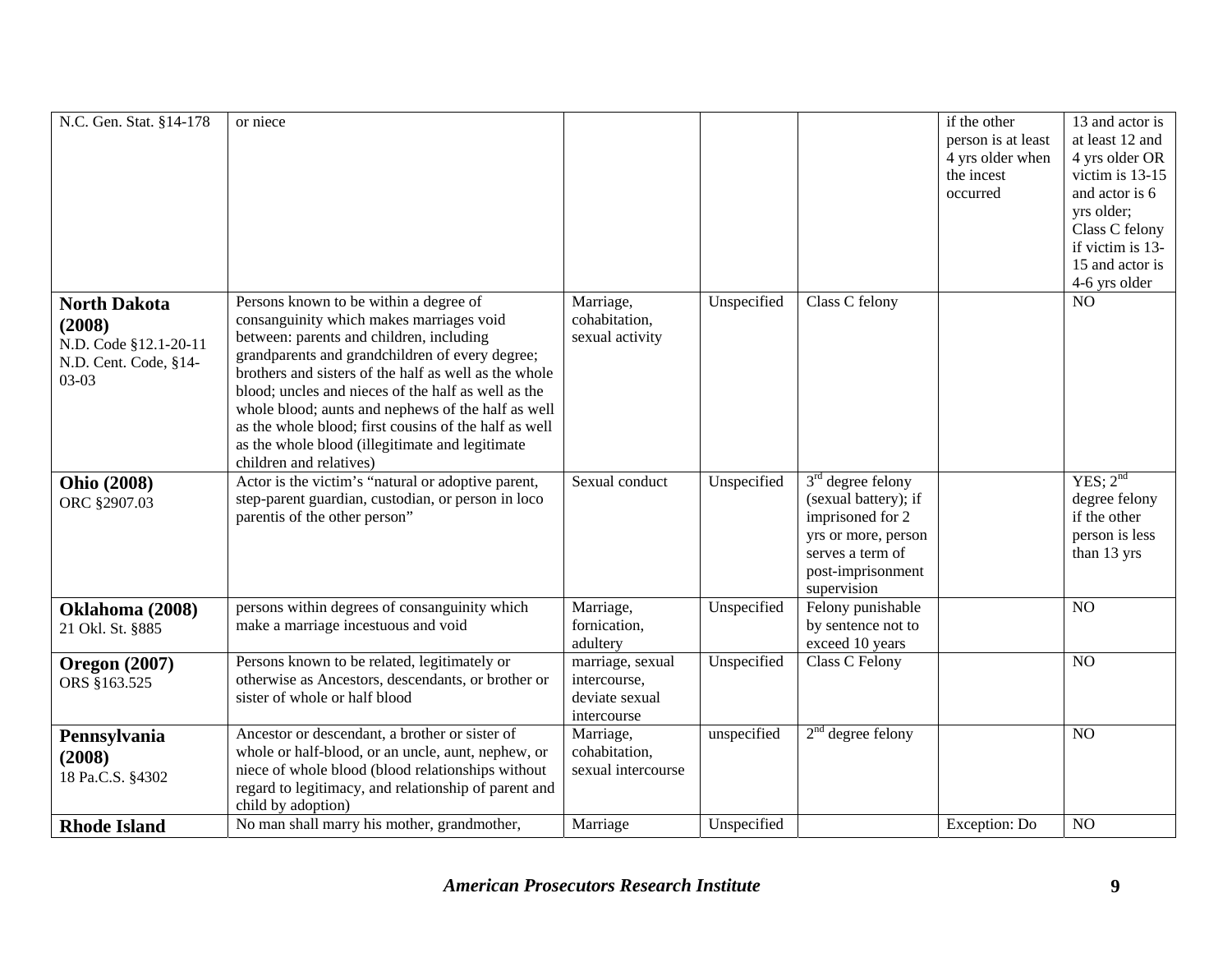| (2008)<br>R.I.Gen Laws §15-1-1<br>R.I.Gen Laws §15-1-2<br>R.I.Gen Laws §15-1-3<br>R.I.Gen Laws §15-1-4                                                                          | daughter, son's daughter, daughter's daughter,<br>stepmother, grandfather's wife, son's wife, son's<br>son's wife, daughter's son's wife, wife's mother,<br>wife's grandmother, wife's daughter, wife's son's<br>daughter, wife's daughter's daughter, sister,<br>brother's daughter, sister's daughter, father's sister,<br>or mother's sister; No woman shall marry her<br>father, grandfather, son, son's son, daughter's son,<br>stepfather, grandmother's husband, daughter's<br>husband, son's daughter's husband, daughter's<br>daughter's husband, husband's father, husband's<br>grandfather, husband's son, husband's son's son,<br>husband's daughter's son, brother, brother's son,<br>sister's son, father's brother, or mother's brother. |                                              |             |                                                                            | not extend to any<br>marriage which<br>shall be<br>solemnized<br>among the<br>Jewish people,<br>within the<br>degrees of<br>affinity or<br>consanguinity<br>allowed by their<br>religion. |                                                                                                                                                                                                                     |
|---------------------------------------------------------------------------------------------------------------------------------------------------------------------------------|---------------------------------------------------------------------------------------------------------------------------------------------------------------------------------------------------------------------------------------------------------------------------------------------------------------------------------------------------------------------------------------------------------------------------------------------------------------------------------------------------------------------------------------------------------------------------------------------------------------------------------------------------------------------------------------------------------------------------------------------------------|----------------------------------------------|-------------|----------------------------------------------------------------------------|-------------------------------------------------------------------------------------------------------------------------------------------------------------------------------------------|---------------------------------------------------------------------------------------------------------------------------------------------------------------------------------------------------------------------|
| <b>South Carolina</b><br>(2008)<br>S.C. Code §16-15-20                                                                                                                          | (1) A man with his mother, grandmother, daughter,<br>granddaughter, stepmother, sister, grandfather's<br>wife, son's wife, grandson's wife, wife's mother,<br>wife's grandmother, wife's daughter, wife's<br>granddaughter, brother's daughter, sister's<br>daughter, father's sister or mother's sister; (2) A<br>woman with her father, grandfather, son, grandson,<br>stepfather, brother, grandmother's husband,<br>daughter's husband, granddaughter's husband,<br>husband's father, husband's grandfather, husband's<br>son, husband's grandson, brother's son, sister's son,<br>father's brother or mother's brother                                                                                                                             | Carnal intercourse                           | Unspecified | Imprisonment not<br>less than 1 year<br>and/or not less than<br>\$500 fine |                                                                                                                                                                                           | NO                                                                                                                                                                                                                  |
| <b>South Dakota</b><br>(2008)<br>S.D. Codified laws<br>$§25-1-6$<br>S.D. Codified laws<br>§ 22-22A-2<br>S.D. Codified laws<br>$$22-22A-3$<br>S.D. Codified laws<br>§ 22-22A-3.1 | Marriages between parents and children, ancestors<br>and descendants of every degree, and between<br>brothers and sisters of the half as well as the whole<br>blood, and between uncles and nieces, or aunts and<br>nephews, and between cousins of the half as well<br>as of the whole blood, are null and void from the<br>beginning, whether the relationship is legitimate or<br>illegitimate and include such relationships that<br>arise through adoption                                                                                                                                                                                                                                                                                         | Mutually<br>consensual sexual<br>penetration | 18          | Class 5 felony                                                             |                                                                                                                                                                                           | YES; Class 3<br>felony of<br>aggravated<br>incest: $(A)$ if<br>victim is less<br>than 18 yrs<br>AND child of<br>perpetrator or<br>the child of a<br>spouse or<br>former spouse<br>of the<br>perpetrator OR<br>child |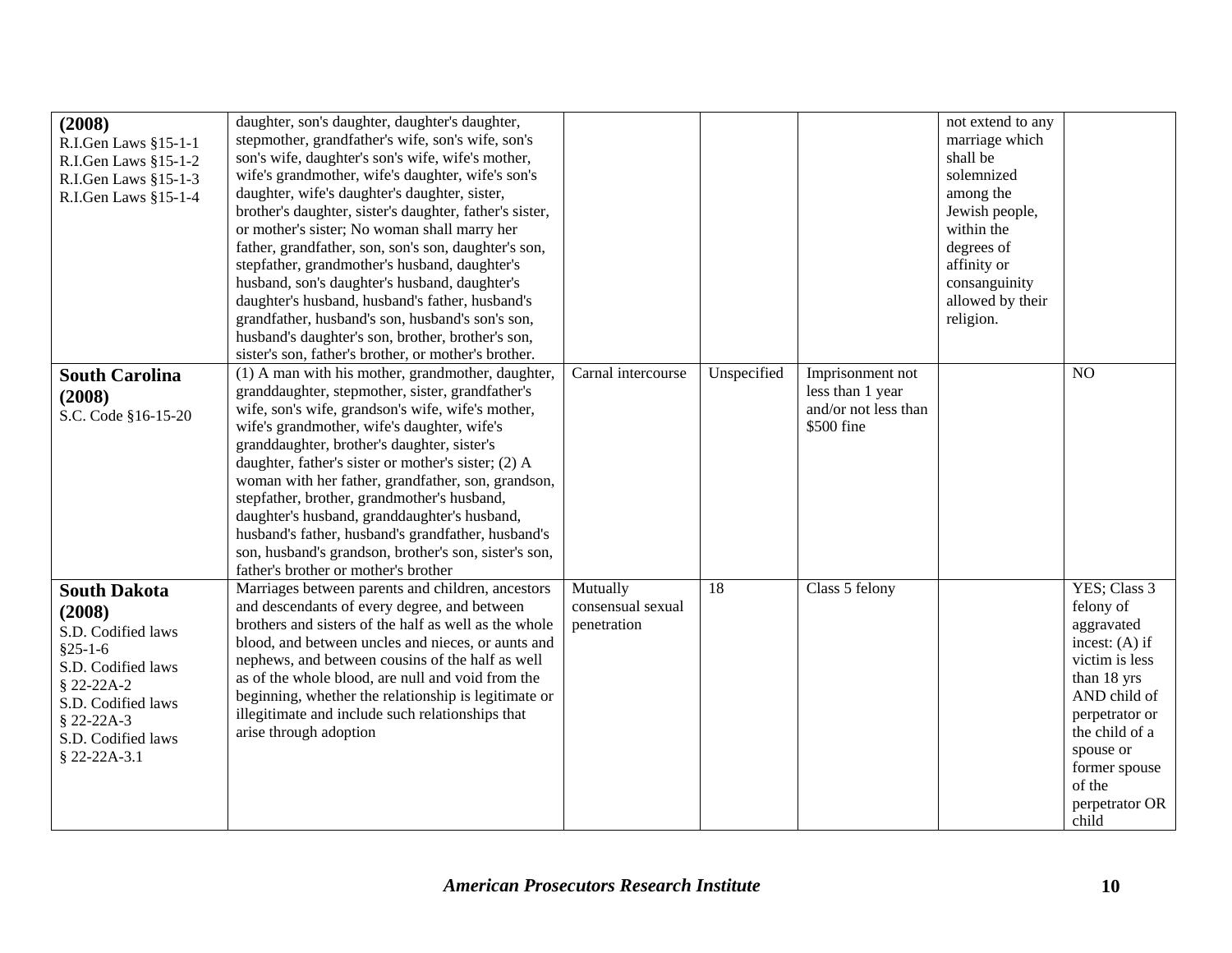|                                               |                                                                                                                                                                                                                                                                                                                                                                                                                                     |                                                                                                                                                                                                                                         |             |                     | related to the<br>perpetrator<br>within degrees<br>$\sigma$ f<br>consanguinity<br>within which<br>marriages are<br>void; $(B)$ if<br>victim in foster<br>home & the<br>perpetrator is:<br>licensed foster<br>care provider<br>or resident of<br>the licensed<br>foster care<br>provider's<br>home and<br>related to the<br>licensed foster<br>care provider<br>by blood or<br>marriage |
|-----------------------------------------------|-------------------------------------------------------------------------------------------------------------------------------------------------------------------------------------------------------------------------------------------------------------------------------------------------------------------------------------------------------------------------------------------------------------------------------------|-----------------------------------------------------------------------------------------------------------------------------------------------------------------------------------------------------------------------------------------|-------------|---------------------|----------------------------------------------------------------------------------------------------------------------------------------------------------------------------------------------------------------------------------------------------------------------------------------------------------------------------------------------------------------------------------------|
| Tennessee (2008)<br>Tenn. Code §39-15-302     | Any person known to be natural parent, child,<br>grandparent, grandchild, uncle, aunt, nephew,<br>niece, stepparent, stepchild, adoptive parent,<br>adoptive child or brother and sister of the half or<br>whole blood                                                                                                                                                                                                              | Sexual penetration                                                                                                                                                                                                                      | Unspecified | Class C felony      | NO                                                                                                                                                                                                                                                                                                                                                                                     |
| <b>Texas (2008)</b><br>Tex. Penal Cod. §25.02 | Person known to be ancestor or descendant by<br>blood or adoption; current or former stepchild or<br>stepparent; parent's brother or sister of the whole<br>or half blood; brother or sister of the whole or half<br>blood or by adoption; children of the actor's<br>brother or sister of the whole or half blood or by<br>adoption; the son or daughter of the actor's aunt or<br>uncle of the whole or half blood or by adoption | Sexual intercourse<br>(any penetration of<br>the female sex<br>organ by the male<br>sex organ), deviate<br>sexual intercourse<br>(any contact<br>between the<br>genitals of one<br>person and the<br>mouth or anus of<br>another person | Unspecified | $3rd$ degree felony | YES; $2^{nd}$<br>degree felony<br>if the victim is<br>the son or<br>daughter of the<br>actor's aunt or<br>uncle of the<br>whole or half<br>blood or by<br>adoption                                                                                                                                                                                                                     |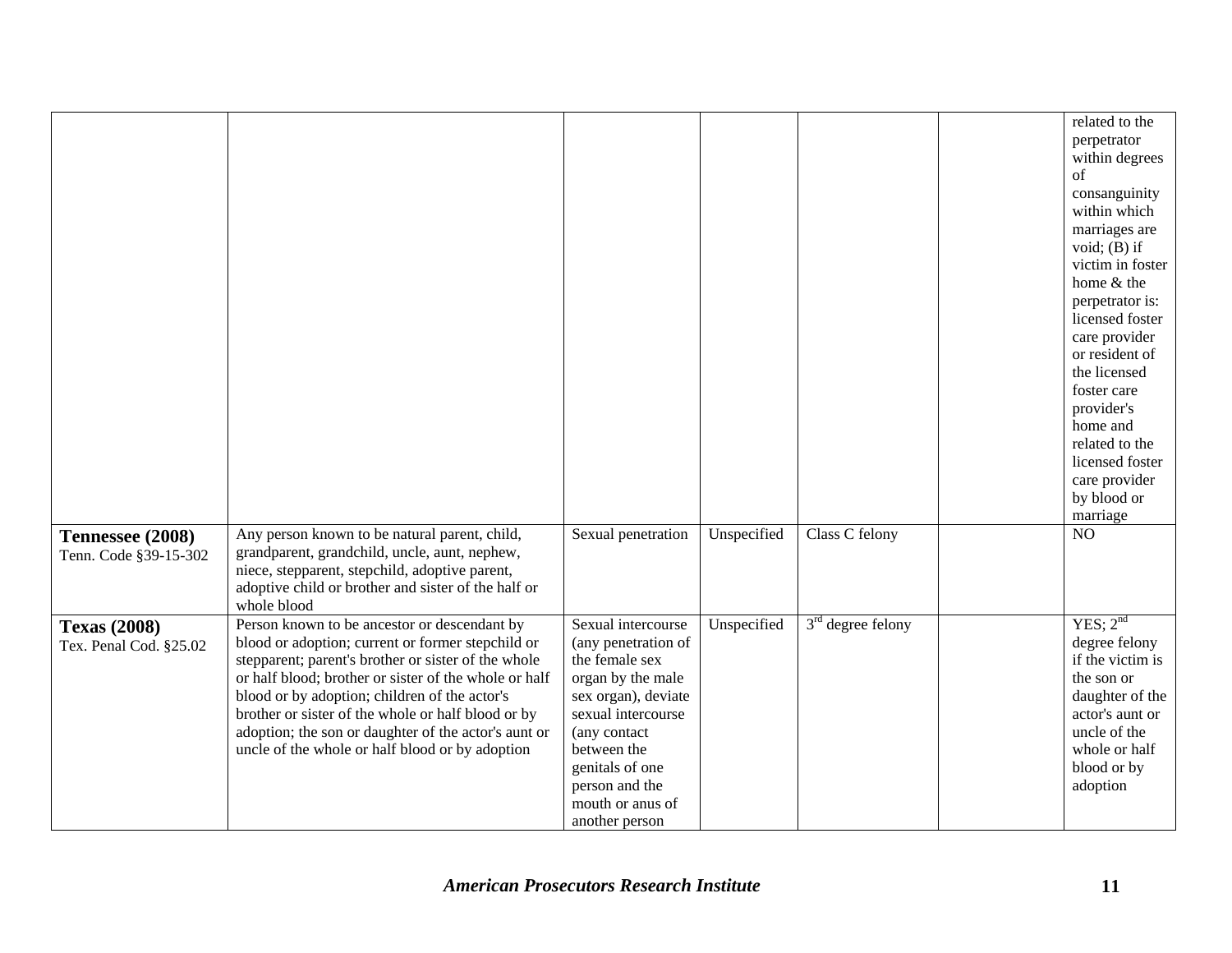| <b>Utah (2008)</b><br>Utah Code§76-7-102                    | Person known to be ancestor, descendant, brother,<br>sister, uncle, aunt, nephew, niece, or first cousin,<br>without regard to whole or half blood relationship,<br>legitimacy, parent and child by adoption, or<br>relationship of stepparent and stepchild while the<br>marriage creating the relationship of a stepparent<br>and stepchild exists | with intent to<br>arouse or gratify<br>the sexual desire<br>of any person)<br>Sexual intercourse<br>(not amounting to<br>rape, rape of a<br>child or<br>aggravated sexual<br>assault) | Unspecified | $3rd$ degree felony                                         | NO                                                                                                                                                                                                                                                                                                                                                                                                          |
|-------------------------------------------------------------|------------------------------------------------------------------------------------------------------------------------------------------------------------------------------------------------------------------------------------------------------------------------------------------------------------------------------------------------------|---------------------------------------------------------------------------------------------------------------------------------------------------------------------------------------|-------------|-------------------------------------------------------------|-------------------------------------------------------------------------------------------------------------------------------------------------------------------------------------------------------------------------------------------------------------------------------------------------------------------------------------------------------------------------------------------------------------|
| <b>Vermont (2007)</b><br>13 V.S.A. §205                     | Persons for whom marriage are prohibited by state<br>law                                                                                                                                                                                                                                                                                             | Marriage,<br>fornication                                                                                                                                                              | Unspecified | Imprisonment not<br>more than 5 years<br>and/or \$1000 fine | NO                                                                                                                                                                                                                                                                                                                                                                                                          |
| Virginia (2008)<br>Va. Code §18.2-361<br>Va. Code §18.2-366 | Persons for who marriages are prohibited; relations<br>with children and grandchildren                                                                                                                                                                                                                                                               | Adultery or<br>fornication                                                                                                                                                            | Unspecified | Class 1<br>misdemeanor                                      | YES; Class 5<br>felony for any<br>person who<br>performs or<br>causes to be<br>performed<br>cunnilingus,<br>fellatio,<br>anilingus or<br>anal<br>intercourse<br>upon or by his<br>daughter or<br>granddaughter,<br>son or<br>grandson,<br>brother or<br>sister, or father<br>or mother<br>(without)<br>regard to step-<br>relationships);<br>Class 3 felony<br>if a parent or<br>grandparent<br>commits any |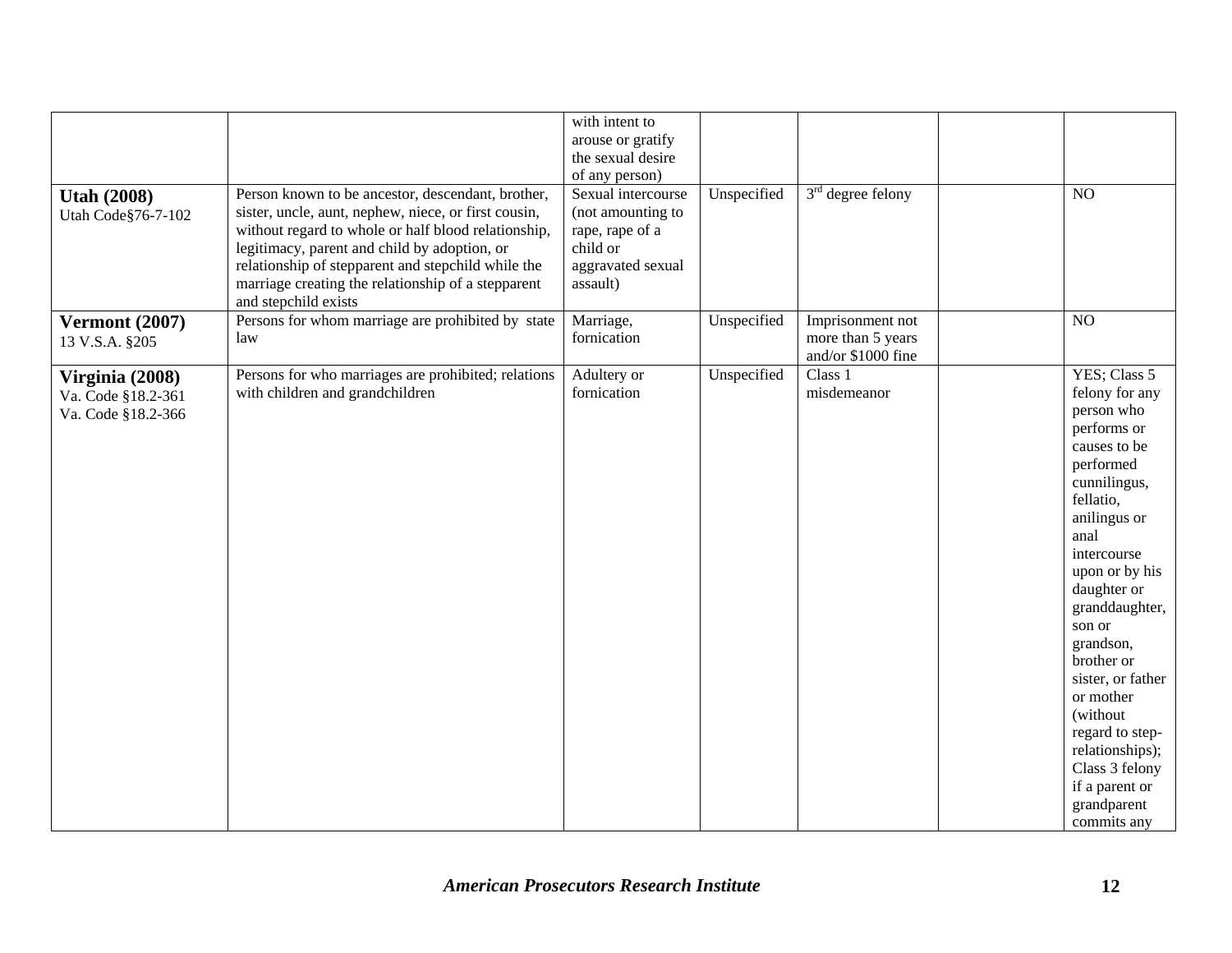|                                                        |                                                                                                                                                                                 |                                                                                                                                                                                                                                                                                                                                                                                                                                                                                                                                                        |             |                                                                                                                                                                                                                                                                                                                                                                                                             | such act with<br>his child or<br>grandchild and<br>such child or<br>grandchild is<br>at least 13 but<br>less than 18<br>yrs |
|--------------------------------------------------------|---------------------------------------------------------------------------------------------------------------------------------------------------------------------------------|--------------------------------------------------------------------------------------------------------------------------------------------------------------------------------------------------------------------------------------------------------------------------------------------------------------------------------------------------------------------------------------------------------------------------------------------------------------------------------------------------------------------------------------------------------|-------------|-------------------------------------------------------------------------------------------------------------------------------------------------------------------------------------------------------------------------------------------------------------------------------------------------------------------------------------------------------------------------------------------------------------|-----------------------------------------------------------------------------------------------------------------------------|
| <b>Washington (2008)</b><br>ARCW §9A.64.020            | Persons known to be related to him or her, either<br>legitimately or illegitimately, as an ancestor,<br>descendant, brother, or sister of either the whole or<br>the half blood | $1st$ degree incest:<br>sexual intercourse<br>$2nd$ degree incest:<br>Sexual contact                                                                                                                                                                                                                                                                                                                                                                                                                                                                   | Unspecified | $2nd$ degree incest<br>Class C felony                                                                                                                                                                                                                                                                                                                                                                       | YES; 1 <sup>st</sup><br>degree incest<br>Class B felony                                                                     |
| <b>West Virginia</b><br>(2008)<br>W. Va. Code §61-8-12 | Engaging with his or her father, mother, brother,<br>sister, daughter, son, grandfather, grandmother,<br>grandson, granddaughter, nephew, niece, uncle or<br>aunt               | Sexual intercourse<br>(any act between<br>persons involving<br>penetration,<br>however slight, of<br>the female sex<br>organ by the male<br>sex organ or<br>involving contact<br>between the sex<br>organs of one<br>person and the<br>mouth or anus of<br>another person) or<br>sexual intrusion<br>(any act between<br>persons involving<br>penetration,<br>however slight, of<br>the female sex<br>organ or of the<br>anus of any person<br>by an object for<br>the purpose of<br>degrading or<br>humiliating the<br>person so<br>penetrated or for | Unspecified | Felony:<br>imprisonment of 5-<br>15 years and/or or<br>fined not less than<br>\$500 nor more than<br>\$5000; Further if<br>the victim is a<br>minor, court may<br>order offender to<br>pay all or any<br>portion of the cost<br>of medical,<br>psychological or<br>psychiatric<br>treatment of the<br>victim, the need for<br>which results from<br>the act or acts for<br>which the person is<br>convicted | NO                                                                                                                          |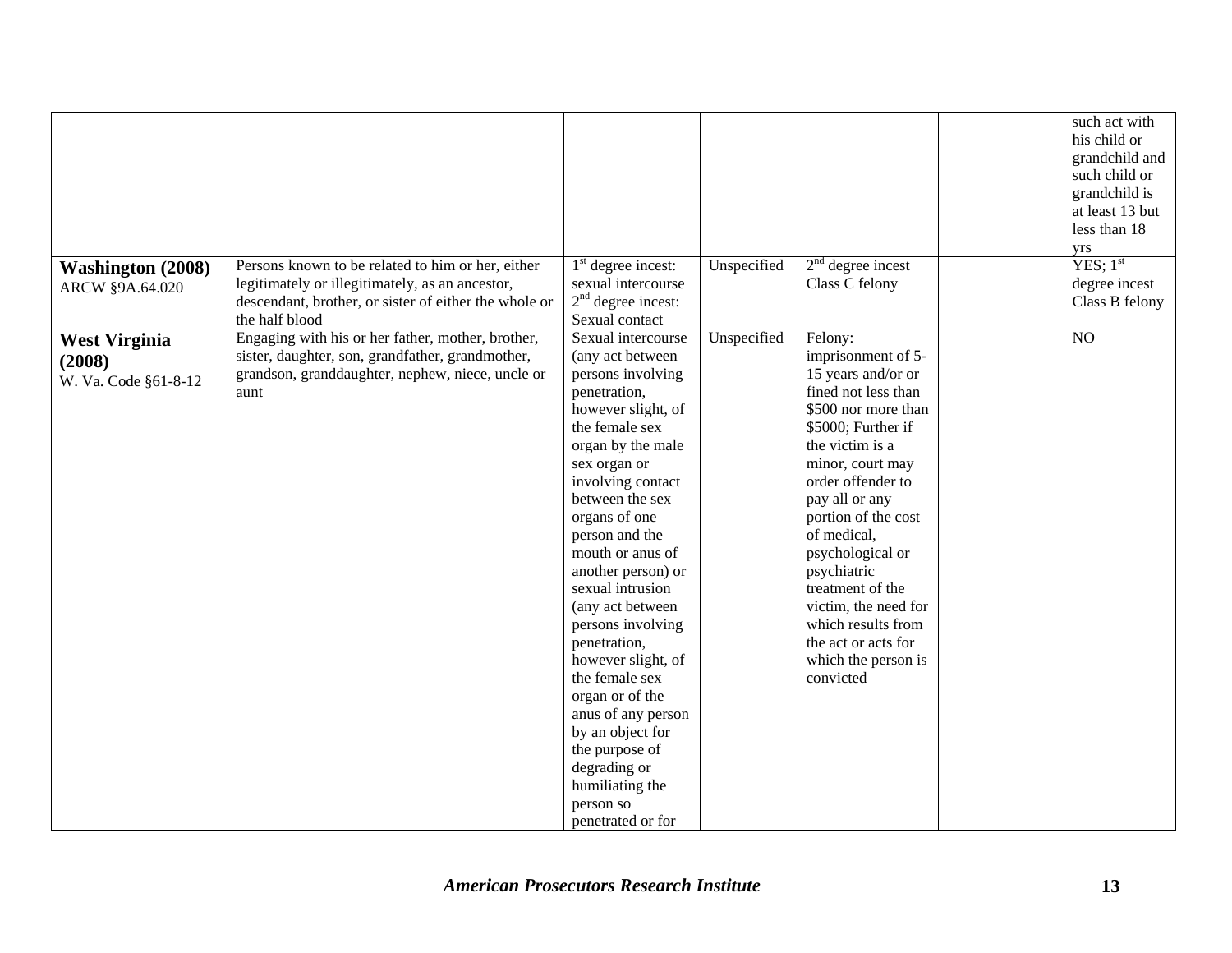| gratifying the<br>sexual desire of<br>either party)                                                                                                                                                                                                                                           |                                                                                                                                                                                                                                                                                                                                                                                                                                                                                                                                                                                                                |
|-----------------------------------------------------------------------------------------------------------------------------------------------------------------------------------------------------------------------------------------------------------------------------------------------|----------------------------------------------------------------------------------------------------------------------------------------------------------------------------------------------------------------------------------------------------------------------------------------------------------------------------------------------------------------------------------------------------------------------------------------------------------------------------------------------------------------------------------------------------------------------------------------------------------------|
| Persons known to be blood relatives and such<br>Marriage or non-<br>Unspecified<br>Class F felony<br>Wisconsin (2008)<br>relative is in fact related in a degree within the<br>marital sexual<br>Wis. Stat. §944.06<br>marriage is prohibited by the law<br>intercourse<br>Wis. Stat. §948.06 | YES; Class C<br>felony if<br>person marries<br>or has sexual<br>intercourse or<br>sexual contact<br>with a child<br>known to be<br>related, either<br>by blood or<br>adoption, and<br>the child is<br>related in a<br>degree of<br>kinship closer<br>than $2nd$ cousin<br>or with a child<br>if the actor is<br>the child's<br>stepparent; OR<br>offender is<br>responsible for<br>the child's<br>welfare, knows<br>the offender<br>had or intends<br>to have sexual<br>intercourse or<br>sexual contact<br>with the child,<br>is physically<br>and<br>emotionally<br>capable of<br>taking action<br>that will |